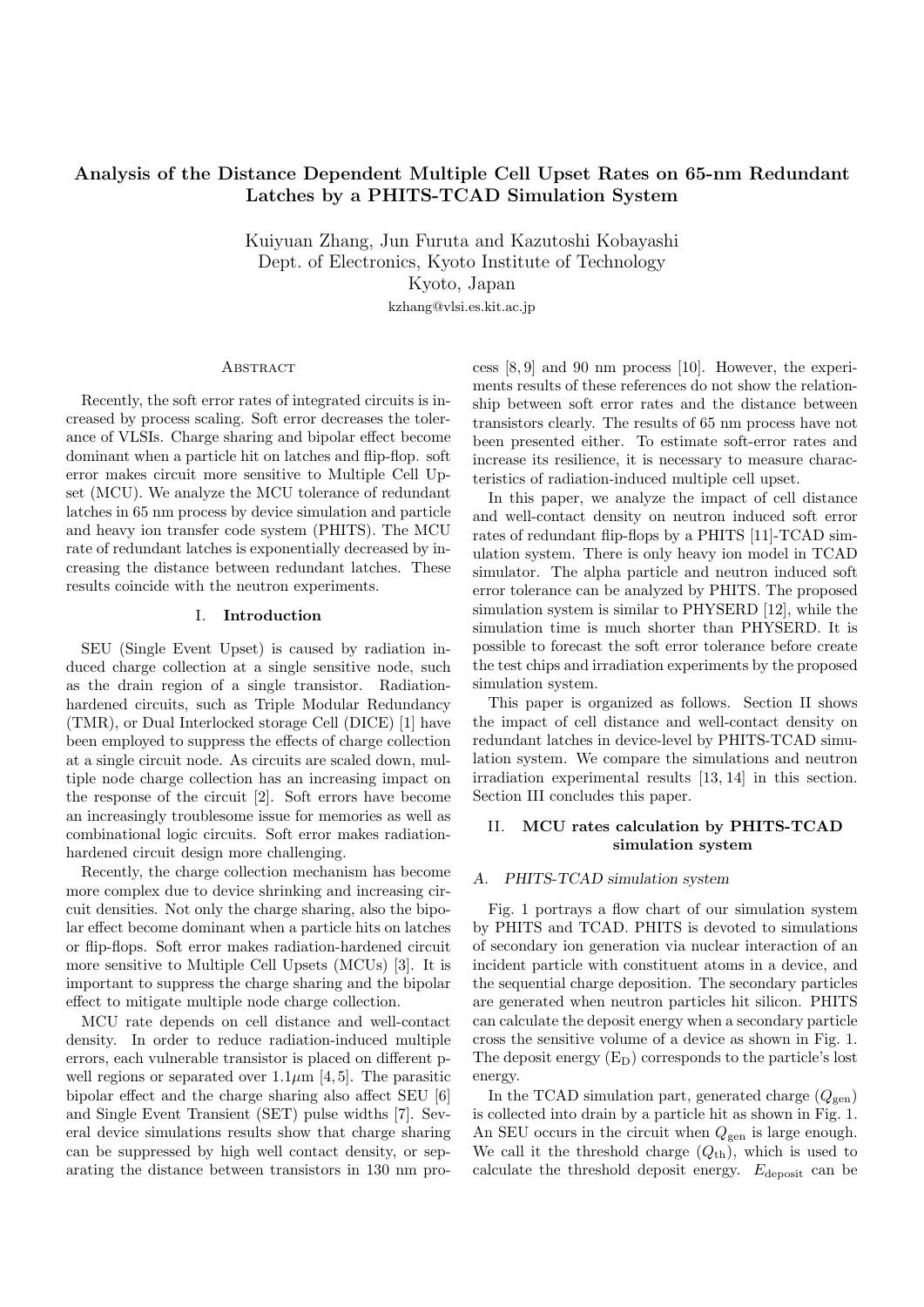

Fig. 1. Flow chart of the PHITS-TCAD simulation system.

convert to the *Q*deposit. 1 MeV *E*deposit is equivalent to 50 fC *Q*deposit [15] in this research.

A list of particle numbers with deposit energy is also obtained by PHITS. The particle, which deposit energy is larger than the threshold deposit energy, causes one SEU. According to the particle list, the total numbers of particles are equal to the number of SEUs.

#### *B. Device-level Simulation Setup*

In order to analyze the MCU tolerance of redundant latches, we examined several device-simulations by using the circuit as shown in Fig. 2. The circuit including two unconnected independent latches placed in two adjacent rows in a 65 nm bulk technology which is called redundant latches. The redundant latches are regarded as two latches in a TMR structure. A device simulator Sentaurus from Synopsys is used to do all device-level simulations. We assume that a radiation particle hits the tristate inverter T0 of the NMOS transistor of latch L0 in the odd row. The tristate inverter T1 can also be flipped by charge sharing and bipolar effect between T0 and T1. The layout structure of the redundant latches in two rows is shown in Fig. 3. All of the NMOS transistors are placed in the same P-well. Well contacts are placed side by side in the same well. The output nodes  $(N_{T0}, N_{T1})$  of the tristate inverters T0 and T1 are initially set to "1". Output voltage of the tri-satate inverter is decreased by particle hits on the NMOS of the tristate inverter. The redundant



Fig. 2. Redundant latches Two unconnected independent latches).



Fig. 3. Layout of two latches in two rows.

latches are simultaneously flipped by charge sharing and bipolar effect.

Based on the circuit and layout structures, we construct a 3D device-level NMOS model as shown in Fig. 4. This 3D NMOS model is constructed in a triple well structure. The distance between the well contacts and latches is defined as  $D_{\text{WC}}$ . *D* is the distance between redundant latches L0 and L1.  $D$  is 0.3  $\mu$ m when the redundant latches are aligned vertically as shown in Fig. 4. A Gaussian heavy-ion model is used in device simulations. The ion hits T0 at 0.1 ns from the beginning of simulation. Linear energy transfer (LET) is the energy of the heavy ion in device simulation.



Fig. 4. 3D device-level structure of redundant latches in two rows. A particle hit at the tristate inverter T0.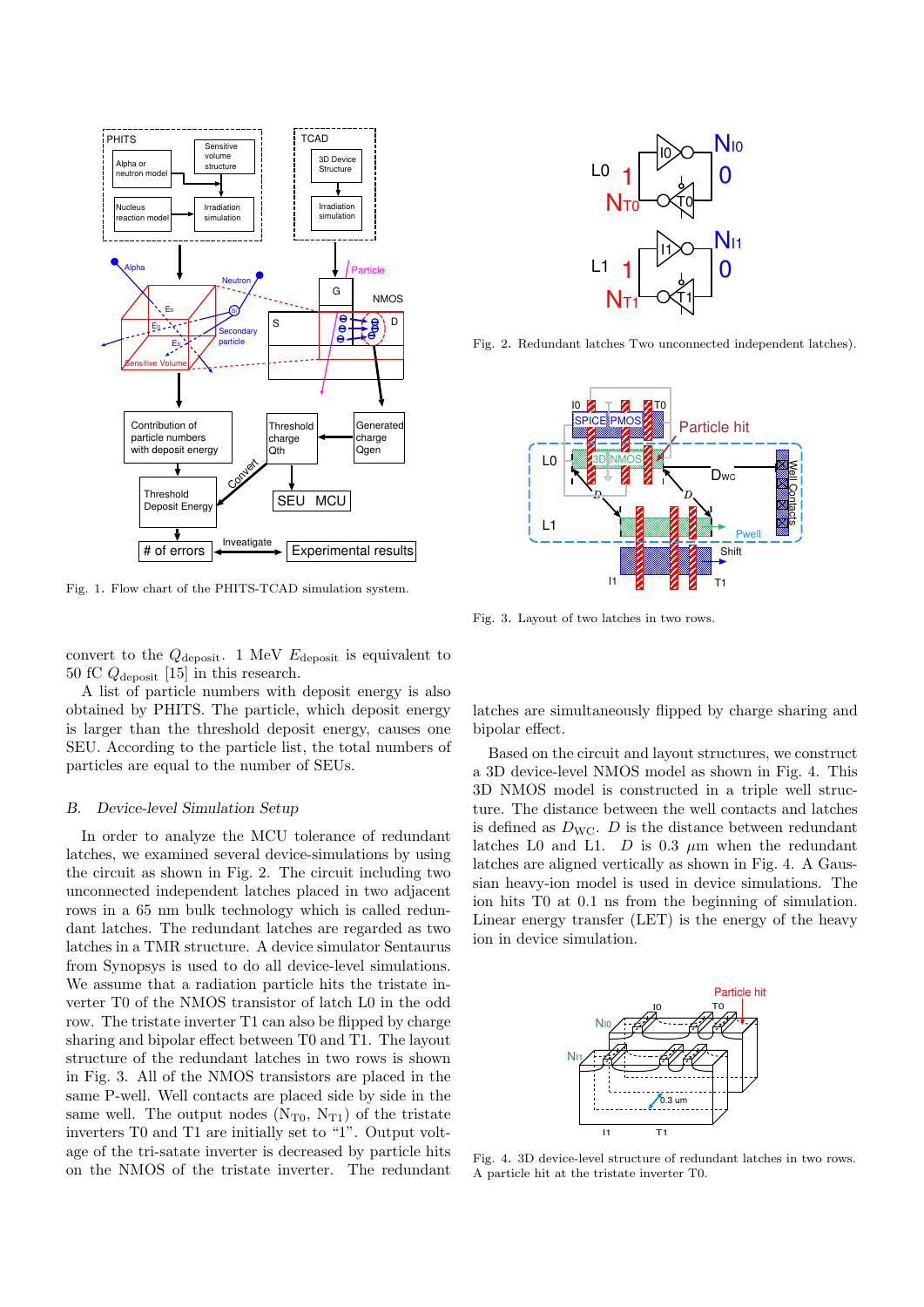

Fig. 5. Collected charge of the redundant latches L0 and L1 influenced by  $D_{\text{WC}}$ . LET is 10 and 20 MeV·cm<sup>2</sup>/mg.

# *C. Contribution of Well-contact Position to Suppress MCU*

In order to analyze the relationship between wellcontact position and MCU tolerance, we place the well contacts adjacent to latches,  $D_{\text{WC}}$  is shorten to 1.0  $\mu$ m from 20  $\mu$ m. LET of the ion particle are 10 and 20 MeV·cm<sup>2</sup>/mg. The redundant latches are aligned vertically  $(D = 0.3 \mu m)$  in these simulations. The volumes of collected charge of L0 and L1 are shown in Fig. 5. When the distance  $D_{\text{WC}}$  is shorten from 20  $\mu$ m to 1.0  $\mu$ m, the magnitude of collected charge of the redundant latches L0 and L1 decreases by 50%. It is because the well potential under latches keeps steady by placing well contacts close to the latches. Bipolar effect under L0 and L1 is suppressed. Thus, less charge is collected into the redundant latches.

### *D. Contribution of Cell Distance D to Suppress MCU*

Fig. 6 shows the magnitude of collected charge of L0 and L1 when *D* is increased.  $D_{\text{WC}}$  is 20  $\mu$ m. LET values of the ion particle are 10 and 20 MeV*·*cm<sup>2</sup>/mg. The collected charge of L0 increases gradually while the collected charge of L1 decreases by increasing *D* as shown in Fig. 6. Less charge is collected into L1 as a function of D, for a given LET. Therefore, the charge sharing becomes weak between redundant latches by longer *D*. The collected charge of L0 becomes dominant. It is because less charge is shared by L1.

### *E. MCU rates calculation and analysis*

Fig. 8 shows the model of sensitive volume used in the PHITS simulations. The volume of hole model is 4 *µ*m  $\times$  4  $\mu$ m  $\times$  12  $\mu$ m. The red parts are sensitive area which volume is 0.2  $\mu$ m  $\times$  0.2  $\mu$ m  $\times$  0.5  $\mu$ m. Neutron particles hit the device perpendicularly. The does is 10<sup>9</sup> . The secondary particles are exported by the neutron nuclear reactions. The deposit energy is generated when the secondary particles hit the sensitive volumes. Table I shows



Fig. 6. Collected charge to L0 and L1 by increasing  $D$ .  $D_{\text{WC}}=20$ *µ*m.

the threshold Deposit energy and the number of SEUs and MCUs, the ratios of MCU/SEU are also shown in Fig. 8. The experimental results are also shown in Fig. 8. The results by PHITS-TCAD simulations are consistent with the experimental results. The ratio of MCU to SEU exponentially decreases by increasing *D*. The ratio of MCU to SEU decreases to 0.2% when *D* is longer than 5.0  $\mu$ m.

#### III. **Conclusion**

We analyze the neutron induced MCU rates in the 65 nm bulk redundant latches. Based on the results of device simulations, we show that MCU is suppressed when the distance between the redundant latches (*D*) is increased. Total collected charge of L0 and L1 decreases by 50% by placing the well contacts adjacent to the redundant latches at which the distance between well contacts and redundant latches  $D_{\text{WC}}$  is 1.0  $\mu$ m. According to the PHITS-TCAD simulation results and experimental results the ratio of MCU to SEU exponentially decreases by increasing the distance of latches *D*. The ratio of MCU to SEU decreases to 0.2\% when *D* is longer than 5.0  $\mu$ m. The PHITS-TCAD simulation results are consistent with the experimental results. It is possible to forecast the soft error tolerance before create the test chips and irradiation experiments by the proposed simulation system.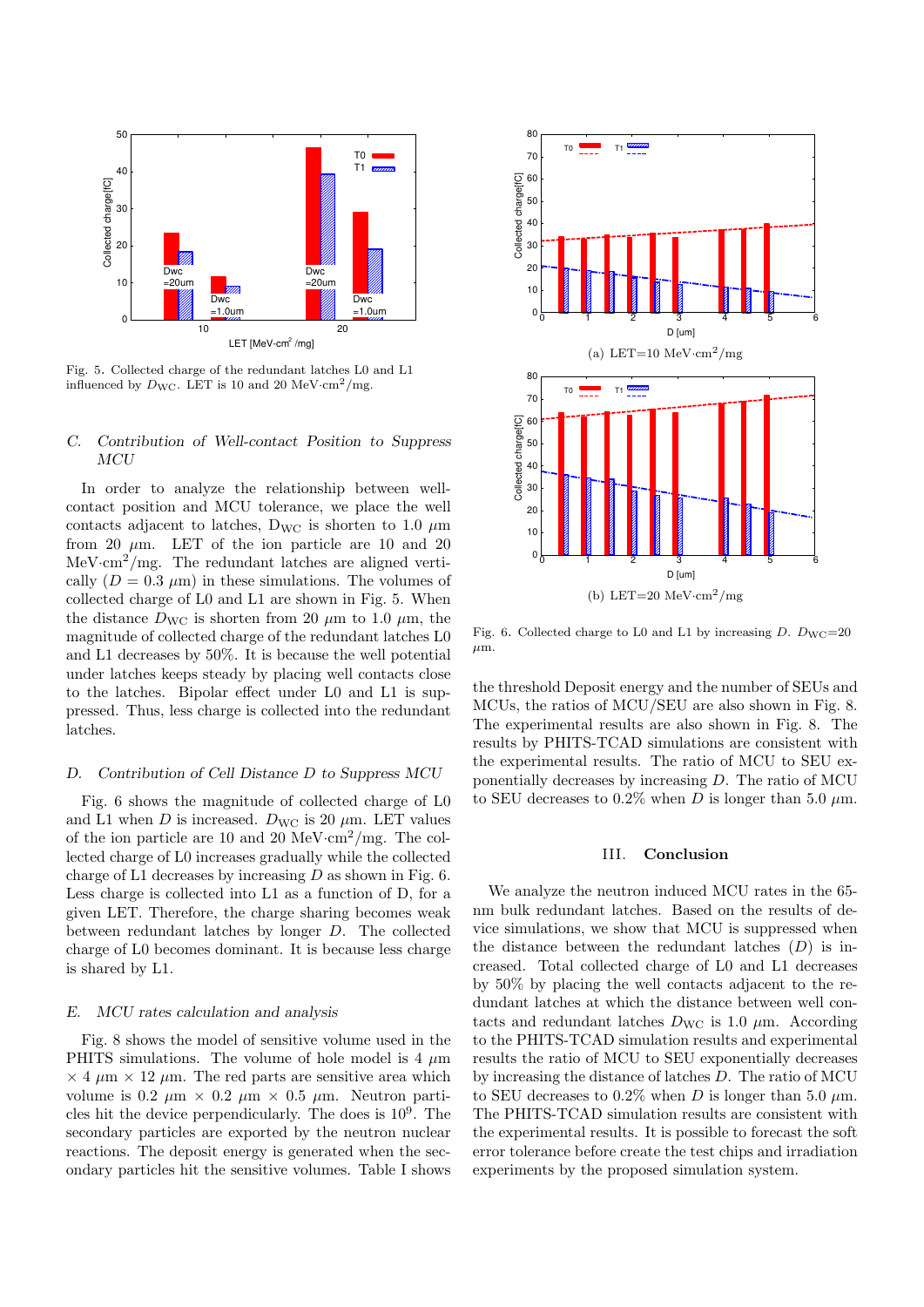TABLE I THE RATIOS OF MCU TO SEU BY PHITS-TCAD SIMULATION system.

| Distance    | $E_D$ | $N_{SEU}$ | $\rm N_{\rm MCU}$ | MCU/SEU  |
|-------------|-------|-----------|-------------------|----------|
| $0.3 \mu m$ | 0.128 | 322       | 169               | 52.5%    |
| $0.5\mu m$  | 0.177 | 322       | 115               | 35.7%    |
| $1.0 \mu m$ | 0.241 | 322       | 76                | $23.6\%$ |
| $1.5 \mu m$ | 0.366 | 322       | 35                | $10.9\%$ |
| $2.0 \mu m$ | 0.573 | 322       | 15                | $4.66\%$ |
| $2.5\mu m$  | 0.658 | 322       | 11                | $3.42\%$ |
| $3.0 \mu m$ | 0.690 | 322       | 10                | 3.11%    |
| $4.0 \mu m$ | 1.097 | 322       |                   | 0.31%    |



Fig. 7. Device model used in PHITS simulation.

#### **REFERENCES**

- [1] D. Krueger, E. Francom, and J. Langsdorf. Circuit design for voltage scaling and SER immunity on a quad-core itanium processor. In *ISSCC*, pages 94– 95, Feb. 2008.
- [2] B.D. Olson, D.R. Ball, K.M. Warren, L.W. Massengill, N.F. Haddad, S.E. Doyle, and D. McMorrow. Simultaneous single event charge sharing and parasitic bipolar conduction in a highly-scaled sram design. *IEEE Trans. Nucl. Sci.*, 52(6):2132–2136, Dec 2005.
- [3] G. Gasiot, D. Giot, and P. Roche. Multiple cell upsets as the key contribution to the total SER of 65 nm CMOS SRAMs and its dependence on well engineering. *IEEE Trans. Nucl. Sci.*, 54(6):2468–2473, Dec. 2007.
- [4] T. Uemura, Y. Tosaka, H. Matsuyama, K. Shono, C.J. Uchibori, K. Takahisa, M. Fukuda, and K. Hatanaka. SEILA: Soft error immune latch for mitigating multi-node-SEU and local-clock-SET. In *Proc. Int. Rel. Phys. Symp.*, pages 218 –223, May 2010.



Fig. 8. The ratios of MCU to SBU by PHITS-TCAD simulation system and neutron irradiation experiments. The simulation results are consistent with the experimental results.

- [5] D. Krueger, E. Francom, and J. Langsdorf. Circuit design for voltage scaling and SER immunity on a quad-core itanium processor. In *IEEE International Solid-State Circuits Conference*, pages 94 –95, February 2008.
- [6] K. Zhang, R. Yamamoto, J. Furuta, K. Kobayashi, and H. Onodera. Parasitic bipolar effects on soft errors to prevent simultaneous flips of redundant flipflops. In *Proc. Int. Rel. Phys. Symp.*, pages 5B.2.1 –5B.2.4, April 2012.
- [7] N.M. Atkinson, A.F. Witulski, W.T. Holman, J.R. Ahlbin, B.L. Bhuva, and L.W. Massengill. Layout technique for single-event transient mitigation via pulse quenching. *IEEE Trans. Nucl. Sci.*, 58(3):885 –890, June 2011.
- [8] J. D. Black, A. L. Sternberg, M. L. Alles, A. F. Witulski, B. L. Bhuva, L. W. Massengill, J. M. Benedetto, M. P. Baze, J. L. Wert, and M. G. Hubert. Hbd layout isolation techniques for multiple node charge collection mitigation. *IEEE Trans. Nucl. Sci.*, 52(6):2536– 2541, Dec. 2005.
- [9] O.A. Amusan, A.F. Witulski, L.W. Massengill, B.L. Bhuva, P.R. Fleming, M.L. Alles, A.L. Sternberg, J.D. Black, and R.D. Schrimpf. Charge collection and charge sharing in a 130 nm CMOS technology. *IEEE Trans. Nucl. Sci.*, 53(6):3253–3258, Dec. 2006.
- [10] D.L. Hansen, E.J. Miller, A. Kleinosowski, K. Kohnen, A. Le, D. Wong, K. Amador, M. Baze, D. DeSalvo, M. Dooley, K. Gerst, B. Hughlock, B. Jeppson, R.D. Jobe, D. Nardi, I. Ojalvo, B. Rasmussen, D. Sunderland, J. Truong, M. Yoo, and E. Zayas. Clock, Flip-Flop, and Combinatorial Logic Contributions to the SEU Cross Section in